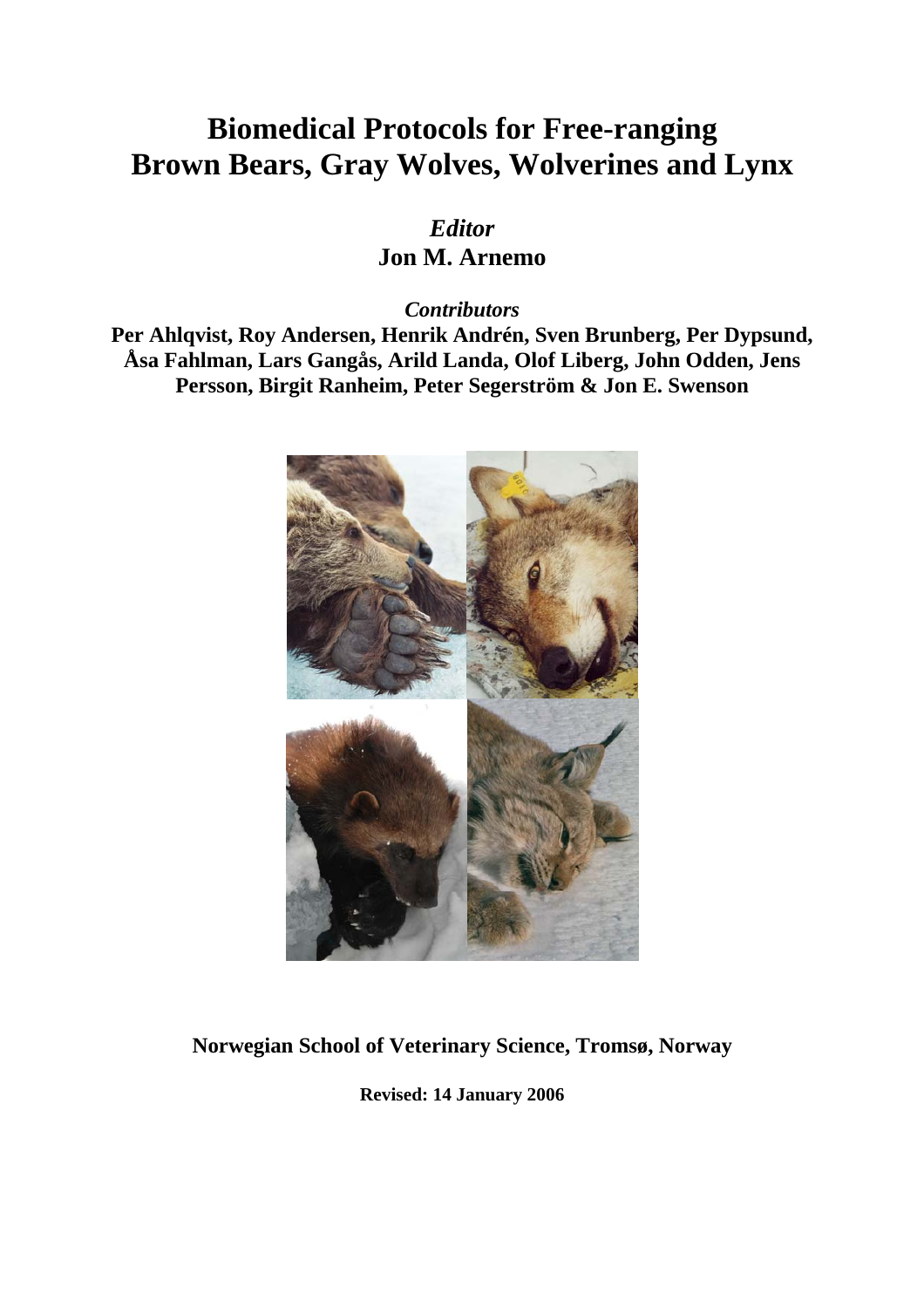## **PREFACE**

Compilation of this document was initiated by the Norwegian Directorate for Nature Management in order to establish recommended protocols for capture, chemical immobilization, anaesthesia and radiotagging of free-ranging brown bears (*Ursus arctos*), wolves (*Canis lupus*), wolverines (*Gulo gulo*) and lynx (*Lynx lynx*). In addition, procedures to ensure proper sampling of biological materials for management, research and banking purposes should be included.

The current protocols are based on more than 2,000 captures of free-ranging brown bears, wolves, wolverines and lynx carried out during the last two decades in Scandinavia. Some of the results have been published as peer reviewed papers, conference presentations, theses and reports. However, a large amount of data are still on file and will be published in the future. In addition, comprehensive reviews of the world literature on brown bears, wolves, wolverines and lynx have been carried out in order to include pertinent information from other sources.

Specific and mandatory requirements for sampling in Norway and Sweden, respectively, are outlined in the appendices.

The protocols have been approved by all ongoing research projects on brown bears, wolves, wolverines and lynx in Scandinavia.

I thank the contributors for their cooperative efforts. I also thank the Norwegian Directorate for Nature Management for their support.

This document will be updated on a regular basis and will be posted in a downloadable format (pdf) on the following website:<http://www.dirnat.no/>

Tromsø, 14 January 2006

Jon M. Arnemo, DVM, PhD Professor & Wildlife Veterinarian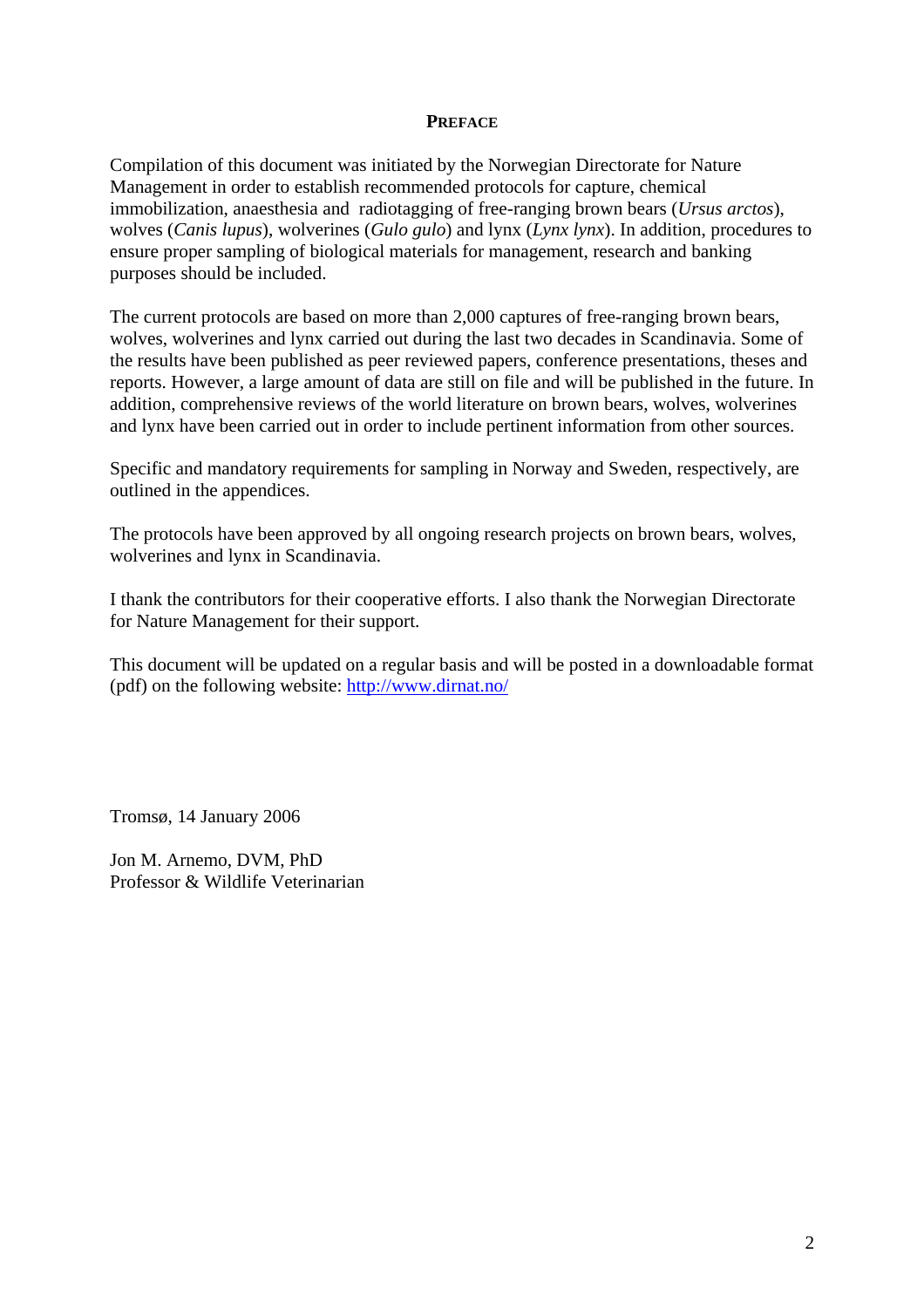## **INTRODUCTION**

Chemical immobilization of wild animals is a form of veterinary anaesthesia conducted under the most difficult circumstances. Anaesthetic drugs are never completely devoid of toxicity and induction of anaesthesia invariably carries a risk to the life of even healthy patients. The risk of severe side effects, injuries and death can never be completely eliminated. In addition, several immobilizing drugs are toxic and potentially lethal to humans. Chemical immobilization of free-ranging wildlife should only be considered if it is necessary to accomplish research or management goals, and should be carried out by a team of professionals with proper training, experience and expertise in wildlife capture, veterinary anaesthesia, animal handling and basic first aid and CPR techniques. If captures are carried out by darting from a helicopter, the skill of the pilot and the crew members is of paramount importance for a successful outcome.

All captures need to be properly planned. If possible, chemical immobilization of brown bears, wolves, wolverines and lynx should be carried out in winter or spring, on snow-covered ground. High ambient temperatures, open water and bare ground make captures more difficult and will increase the risk of accidents and mortality. Although a number of different capture techniques are available, darting from a helicopter is the most efficient, safest and probably least stressful method in most species and situations. Net-gun capture of wild animals is not recommended due to the extreme risk of helicopter accidents and animal welfare considerations.

## **DRUGS AND DOSES FOR CHEMICAL IMMOBILIZATION AND ANAESTHESIA**

## **Brown bears**

Brown bears are usually captured in early spring, shortly after they emerge from their dens. Although brown bears are sometimes chemically immobilized during summer or shortly before denning, such captures are more difficult due the lack of snow cover, open water, high ambient temperatures and increased dose requirements.

 Brown bears are darted from a helicopter using a remote drug delivery system (Dan-Inject®). Currently, the following standard doses of medetomidine (M) (Domitor®, Zalopine®) and tiletamine-zolazepam (TZ) (Zoletil®) are used for immobilization of freeranging bears in April-May: Yearlings (15-45 kg)  $1.25 \text{ mg } M + 62.5 \text{ mg } TZ$ ; small bears (2-3) years,  $45-70 \text{ kg}$ )  $2.5 \text{ mg}$  M + 125 mg TZ; adult females and small males (70-120 kg) 5 mg M  $+ 250$  mg TZ; medium-sized adult males (120-200 kg) 10 mg M  $+ 500$  mg TZ; large males (> 200 kg) 15 mg M + 750 mg TZ. A fixed M:TZ ratio is used so that doses can be split or combined. The doses and darts are made up as follows:

- 1.25 M + 62.5 mg TZ (yearlings): 1 ml of Domitor® and 1.8 ml of sterile water are used to dissolve 500 mg of Zoletil®; split into 8 doses; use 2 ml darts with 1.5 x 25 barbed needles (Dan-Inject®)
- 2.5 mg  $M + 125$  mg  $ZT$  (small bears): 5 ml of Domitor® and 0.8 ml of sterile water are used to dissolve 500 mg of Zoletil®; split into 4 doses; use 2 ml darts with 2.0 x 30 mm barbed needles (Dan-Inject®)
- 5 mg M + 250 mg ZT (adult females and small males): 5 ml of Domitor® and 0.5 ml of Zalopine® are used to dissolve 500 mg of Zoletil®; split into 2 doses; use 3 ml darts and 2.0 x 40 mm barbed needles (Dan-Inject®)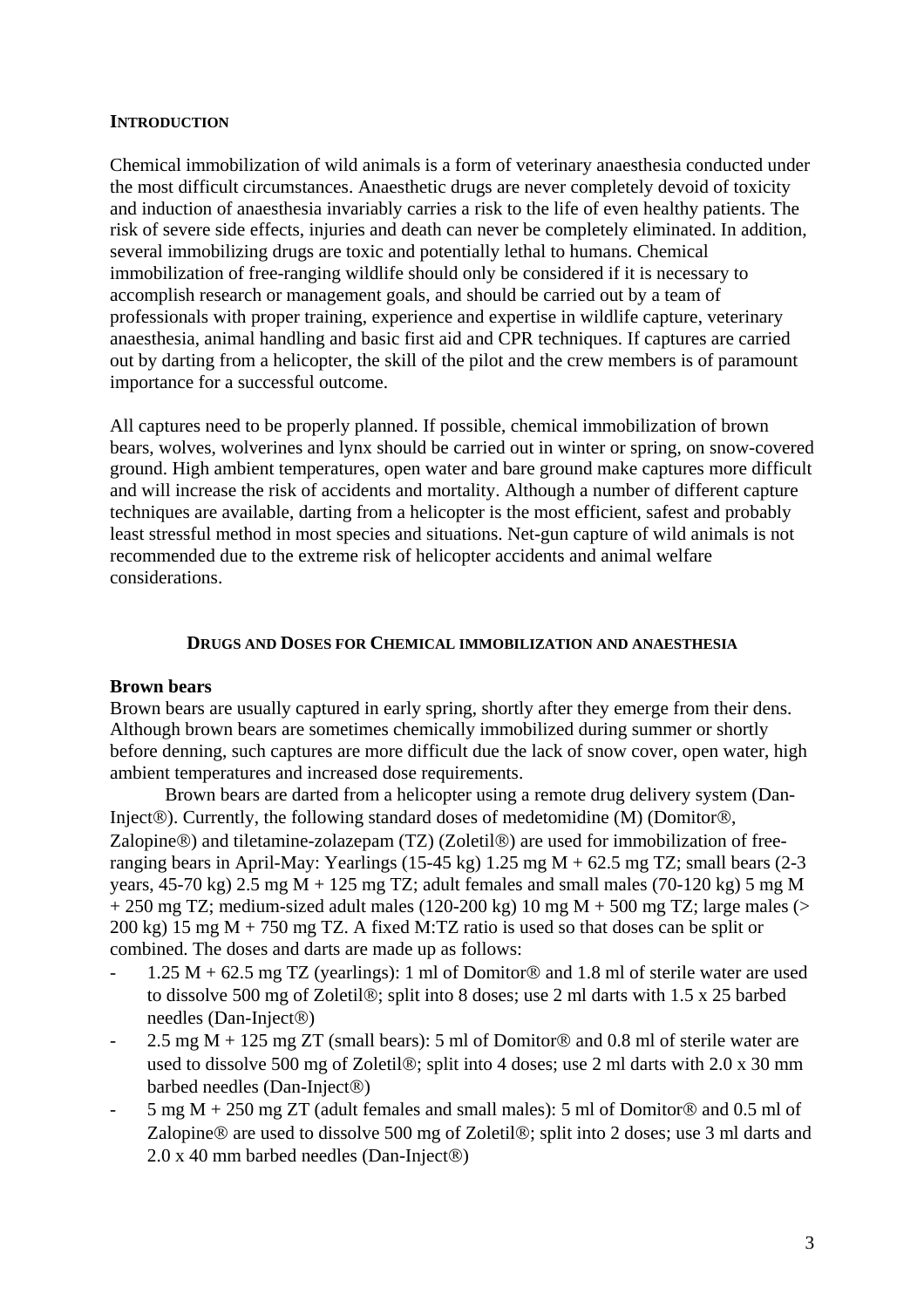- 10 mg M + 500 mg TZ (medium-sized adult males): 1 ml of Zalopine® and 1.5 ml of sterile water are used to dissolve 500 mg of Zoletil®; one dose; use 3 ml dart and 2.0 x 40 mm barbed needle (Dan-Inject®)
- 15 mg M + 750 mg TZ (large adult males): 1 ml of Zalopine® and 0.5 ml of sterile water are used to dissolve 500 mg of TZ; make up three vials that are split into two doses; use 3 ml darts and 2.0 x 40 mm barbed needles (Dan-Inject®)
- For capture of bears late in the fall: Consider increasing the dose by 25-50 % and using longer needles.

Tiletamine-zolazepam used to be the drug combination of choice for immobilization of several bear species. Tiletamine-zolazepam has a wide margin of safety and has no major cardiopulmonary or thermoregulatory side effects in bears. The main disadvantage of this combination is extended recoveries. There is no reversal agent for tiletamine, and the use of a benzodiazepine antagonist like flumazenil (Anexate®), for reversal of zolazepam, in animals immobilized with high doses of tiletamine-zolazepam is not recommended. However, in combination with medetomidine, the effective dose of tiletamine-zolazepam can be reduced by as much as 50-75%, and atipamezole can then be used to shorten the recoveries. The physiologic effects of medetomidine-tiletamine-zolazepam have been studied in several bear species, and this drug combination is well tolerated by healthy individuals. Based on trials in captive brown bears scheduled for euthanasia, we consider that toxic effects from standard doses of medetomidine-tiletamine-zolazepam in healthy bears are very unlikely. A lifethreatening situation should not be expected, even if a massive overdose (i.e. five times more than recommended) is administered by accident.

## **Wolves**

Wolves are usually immobilized from a helicopter in winter on snow-covered ground. All animals  $\geq 6$  months of age, regardless of sex and body mass, are darted with 500 mg tiletamine-zolazepam (Zoletil®) per animal using a remote drug delivery system (Dan-Inject<sup>®</sup>). The drugs are transferred to a 3 ml dart syringe with a 1.5 x 25 mm barbed needle (Dan-Inject®). Trapped wolves can be immobilized with the same dose. Mean (range) body weights in wolves > 18 months old captured in Scandinavia were 48 (38-52) kg for males and 39 (35-44) kg for females. Juveniles 7-10 months old weighed 34 (24-42) kg.

An alternative drug combination is 5 mg of medetomidine (Zalopine®) + 250 mg of ketamine (Narketan®), followed by reversal with atipamezole (Antisedan®). This combination has been widely used in captive wolves (at a lower dose). A pilot study in freeranging wolves showed that the animals were susceptible to hyperthermia (two mortalities) and the trials were discontinued.

## **Wolverines**

Adult wolverines and juveniles (> 8 months) are usually immobilized from a helicopter or in a den. Animals are darted with an initial dose of 4 mg of medetomidine (Zalopine®) + 100 mg of ketamine (Narketan 10®) per animal using a remote drug delivery system(Dan-Inject®) . Both drugs are transferred to a 1.5 ml dart syringe with a 1.5 x 25 mm barbed needle (Dan-Inject®). If the sex of an adult animal is known, an initial dose of 3 mg of medetomidine (Zalopine®) + 75 mg of ketamine (Naraketan 10®) is sufficient for females (9-11 kg). The initial dose for adult males (14-16 kg) should be kept to 4 mg medetomidine (Zalopine®) + 100 mg ketamine (Narketan 10®). Cubs (up to 5-6 kg) are manually restrained, weighed and immobilized with 0.1 mg/kg of medetomidine (Domitor®)+ 5 mg/mg of ketamine (Ketalar®) i.m.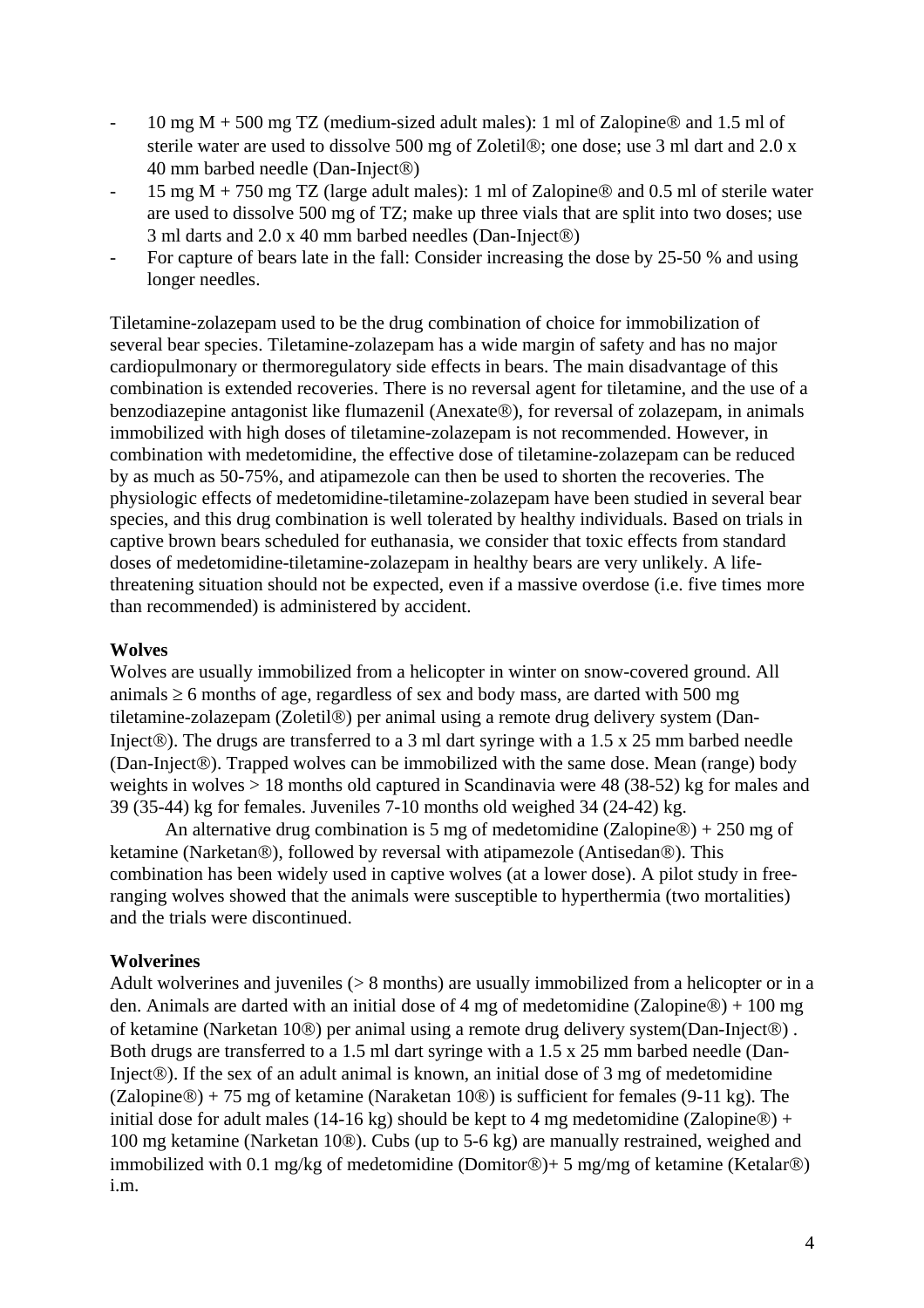## **Lynx**

Adult lynx and juveniles (> 5 months) are either immobilized from a helicopter or captured using box traps or snares set around fresh roe deer kills. Hunting dogs are sometimes used to chase lynx into a tree. Adults (males 18-26 kg, females 14-19 kg) are darted with an initial dose of 4 mg of medetomidine (Zalopine®) + 100 mg of ketamine (Narketan 10®) per animal using a remote drug delivery system (Dan-Inject®). In juveniles (6-12 months 9-16 kg, yearlings 12-21 kg), the dose can be reduced by 50 %. Both drugs are transferred to a 1.5 ml dart syringe with a 1.5 x 25 mm barbed needle (Dan-Inject®). Kittens (4-5 weeks of age; mean body mass 1.5 kg) are captured by hand in the lair, weighed and immobilized with 0.1 mg medetomidine/kg  $(0.1 \text{ ml}$  Domitor $\circledast$ ) + 5 mg ketamine/kg  $(0.1 \text{ ml}$  Ketalar $\circledast$ ) i.m.

## **Supplemental dose**

Supplemental dosing depends on the situation, species and whether anaesthesia is required or not. Animals that are not down 15 minutes after the intial dose, are redarted with a full dose (all species). If the animal is down but incompletely immobilized, administration of additional drugs is usually necessary.

*Brown bears*: In large bears (adult females and adult and subadult males), darting with either a full dose or half the initial dose is recommended for safety reasons. In yearling bears and small bears 1 mg of medetomidine (Domitor®) can be given i.m. by hand syringe injection.

*Wolves*: Wolves are usually easy to handle, even if they are not completely immobilized (which is often the case after darting with tiletamine-zolazepam). To reduce stress and to facilitate sampling, 1 mg of medetomidine (Domitor®) i.m. is recommended to induce complete immobilization.

*Wolverines and lynx*: If the animal is down but incompletely immobilized, 25-50 % of the initial dose can be given i.m. by hand syringe injection.

In case of a prolonged procedure, 1 mg of medetomidine (Domitor®), which is reversible, can be used to keep juvenile and adult wolves, wolverines and lynx and yearling bears immobilized for another 15-30 minutes. For safety reasons, 2 mg of medetomidine (Domitor®) should be combined with 100 mg of ketamine (Narketan 10®) in larger bears. If extra time is needed to finish surgery or other painful procedures, medetomidine-ketamine should always be administered. Due to the long elimination time, additional tiletaminezolazepam should not be used, unless for safety reasons (in larger bears).

## **CHASING, TRAPPING AND STRESS**

Animals that have not been captured from (or chased by) a helicopter, are usually naïve when approached and darting can be performed within a few minutes of observation if the snow condition and the area are optimal (ice-covered lakes, clear-cuts, open terrain etc). Animals that have been captured before (especially wolves) will usually run for cover when they hear the helicopter and are much more difficult to approach. To avoid stress and physiological side effects (hyperthermia) during immobilization, intensive chasing should be kept to a minimum and the total time of pursuit should never exceed 30 minutes. In lynx, which are sometimes captured in box traps or foot snares or after being chased into a tree by hunting dogs, special care should be given to avoid accidents or physiological side effects due to lenghty procedures.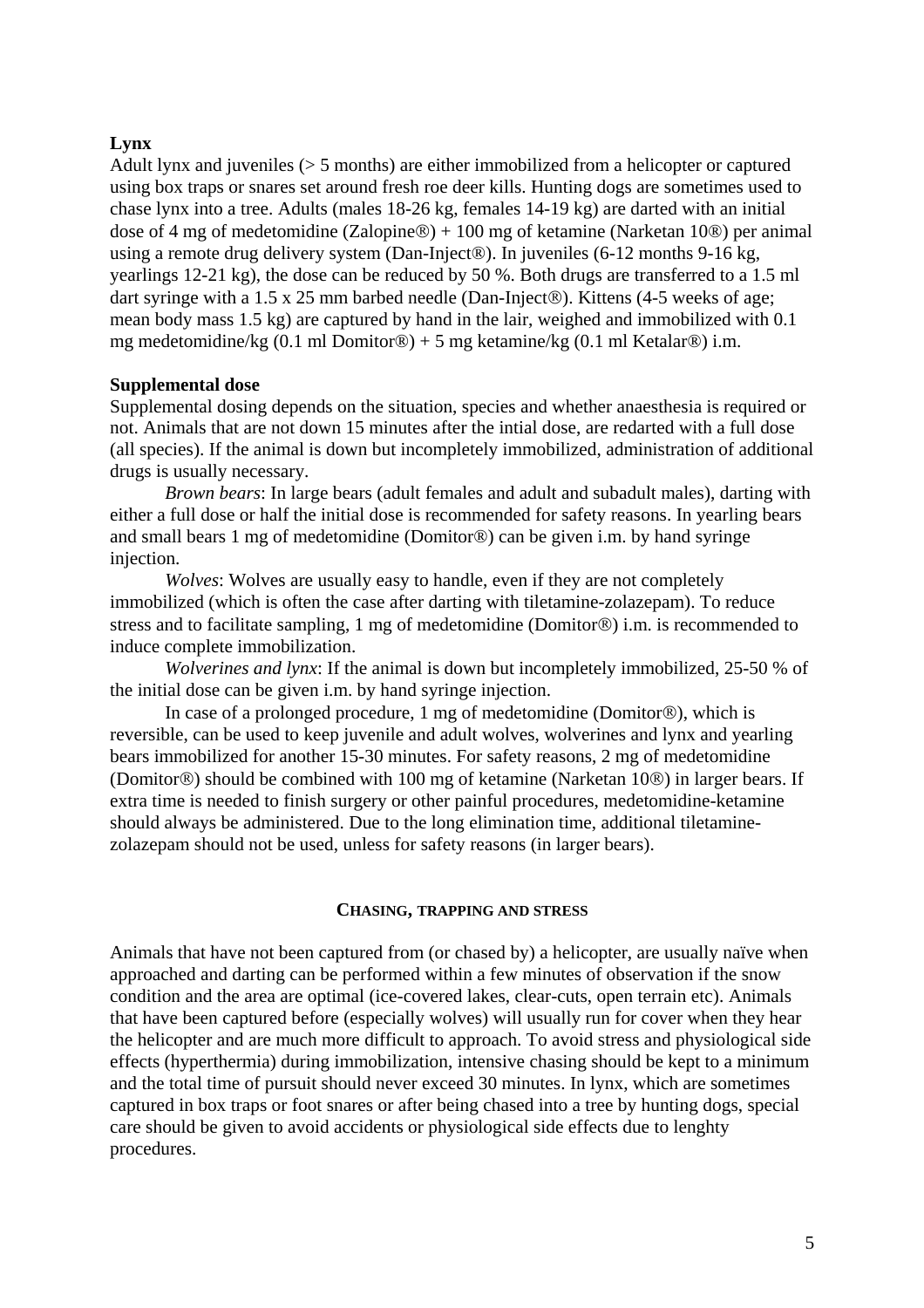#### **HANDLING AND MONITORING OF IMMOBILIZED ANIMALS**

Immobilized animals should be monitored and clinically examined by professionals with experience in wildlife medicine. Possible side effects include respiratory depression (drug overdose in individuals with poor body condition, aspiration of vomitus/saliva, pneumothorax due to misplaced dart), vomiting (in wolves), and thermoregulatory dysfunction. If several animals are being captured at the same time, they should be brought together for monitoring and processing.

To prevent aspiration of saliva or vomitus, immobilized animals should be kept in sternal or lateral recumbency with the mouth and head low relative to the body. An eye gel (Viscotears®) should be applied to the cornea to prevent drying. Animals should be protected from direct sunlight into the eyes. Preferably, a blind-fold should be used.

Thermoregulation should be monitored by frequent measurements of the rectal temperature (RT). "Normal" RT in brown bears, wolves, wolverines and lynx is thought to be 38.0-39.0°C. Hyperthermic animals ( $RT > 40.0$ °C) should be cooled by applying snow (or water in summertime) to the axilla, groin, and/or tongue. In case of persistent hyperthermia or  $RT > 41.0$  °C i.v. fluid therapy should be initiated (10-15 ml/kg/hr of Ringer®-acetat). Hypothermic ( $RT < 36.0$  °C) animals should be protected from wind and cold surfaces to avoid further cooling using a Wolverine Bag®. In case of prolonged immobilization and recovery, hypothermic animals should be brought into a heated room and prewarmed (38 °C) intravenous fluid Ringer®-acetat) should be administered

Cardiorespiratory function should be monitored using a pulse oximeter (Nellcor®) with the sensor (VetSat<sup>®</sup>) applied to the tongue. The drugs and doses recommended here have no major respiratory or cardiovascular side effects in healthy animals. A relative arterial oxygen saturation  $(SpO<sub>2</sub>) > 90$ % is considered to be clinically acceptable in a field situation. A decreasing trend or  $SpO<sub>2</sub> < 90%$  indicate mild to severe hypoxaemia and treatment with 5-10 mg/kg of doxapram (Dopram®) and supplemental oxygen should be considered. A laryngoscope, endotracheal tubes and a ventilation bag should be available. The color of the mucous membranes in the mouth can be used to assess blood oxygenation. A pink or red color is normal; bluish membranes indicate hypoxaemia. The capillary refill time (CRT) can be used to assess peripheral blood pressure and circulation. Normal CRT is 2 seconds or less.

A small surgical kit for treating wounds and an electrical clipper should be part of the standard equipement.

#### **TAGGING, SAMPLING AND DOCUMENTATION**

Most animals are captured for tagging or sampling purposes and should be processed according to the aim of the project. Capture data should be recorded according to an established animal capture form and photos should be taken (specific instruction for wolves).

 Radiocollars (VHF, GPS or sattelite) should be fitted according to the size, age and sex of the animal. The weight of the radiocollar should not exceed 2% of the animal's body mass. *Brown bears*: The collar should be fitted so that it can be pulled on over the head. Drop-off collars or a break-away zone (double webbing in males, single in females) should be used on all growing bears and on bears of unknown age. For adult males, which may have a greater circumference of the neck than the head , one should consider clipping hair on the neck to avoid loosing the collar. Be sure that it is possible to pass a flat hand between the collar and the neck. *Wolves*: Minimum collar circumference should be 44.5 cm for females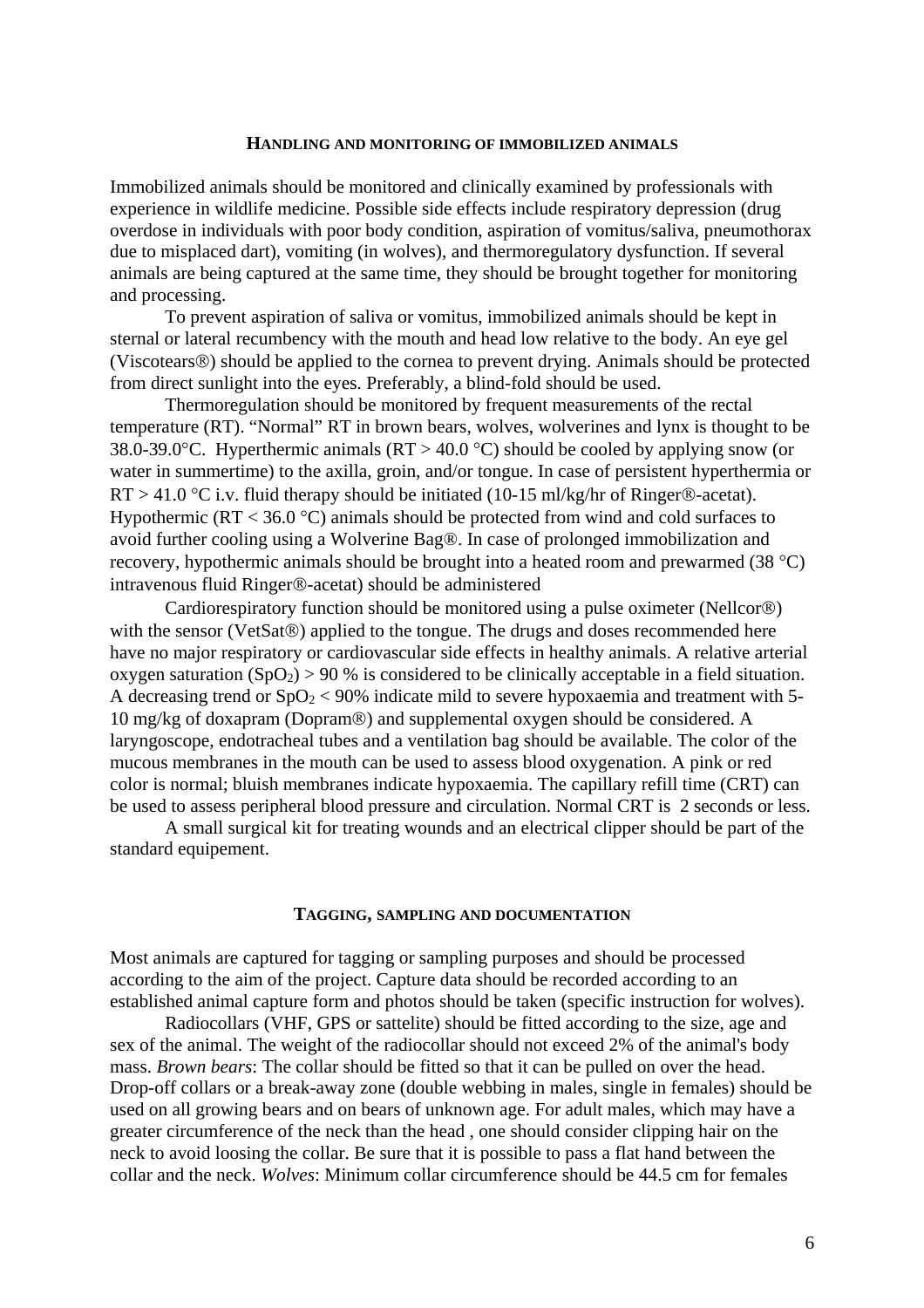and 48.0 cm for males. Be sure that there is enough space for two fingers between the collar and the neck. *Wolverines*: The circumference of the animal's head and neck should be measured before fitting the collar. The circumference of the collar should then be adjusted so it is slightly less

than the circumference of the head, but larger than the circumference of the neck. Be sure the collar is not too tight (make room for one finger between the neck and the collar) or that it can be pulled over the head of the animal. In some cases the difference in circumference of the head and neck is very small (especially in males) and fitting the collar can be difficult. *Lynx*: The minimum collar circumference should be 26 cm for females and 30 cm for males. Be sure that at least one finger can be passed between the collar and the neck. Collars for juvenile males should have a break-away zone or an implant should be used if 30 cm is too great to be retained by the animal. *All species*: The transmitter (VHF) should be activated by removing the magnet and should be tested with the receiver before the animal is released. Be sure that the GPS unit is working properly before any capture is initiated.

 A microchip (Indexel®) should be implanted s.c. in the hump of brown bears or at the base of the right ear in all the other species. The microchip should be tested with the scanner (Indexel®) after implantation. Tattooing and application of ear tags depend of the species, age of the animal and aim of the project. *Brown bears*: One plastic ear tag and a lip tattoo in all animals. *Wolves*: Numbered plastic tags in both ears only in animals that are not radiocollared. A lip tattoo in all animals. *Wolverines*: One aluminium ear tag (Sweden) and a lip tattoo in all animals. *Lynx:* One plastic ear tag (Norway) and lip tattoo in all adult animals. An ear tattoo in 5-week-old kittens. *All species*: Body measurements should be recorded and photos taken according to the animal capture form.

 Blood can be sampled from the jugular (all species), cephalic (wolves, lynx), or the femoral (all species) vein using evacuated plastic tubes and multisample needles (Venoject® II). The number of samples are specified in Appendix 1-4. Blood for genetic studies (5 ml EDTA) should be stored at −20 °C until shipment to the laboratory. Tubes without anticoagulant for serology should be kept at room temperature for 1-2 hours to ensure complete coagulation. Serum should then be separated by centrifugation (1500 g for at least 15 minutes) and transferred to 2 ml cryogenic vials (Nalgene®). Serum for banking (serology and back-up) is stored at −20 °C until shipment to the laboratory.

 In brown bears and wolverines, the rudimentary first premolar is extracted for age determination, The tooth is preserved in 96% alcohol in a 2 ml cryogenic vial (Nalgene®).

 Hair should be collected with pliers and transferred to 15 ml sterile plastic tubes (Sarstedt®) (brown bears and wolves) or 5 ml sterile cryogenic vials (Nalgene®) (wolverines and lynx). Hair samples can be preserved by drying (in paper envolopes) or by freezing at −20 °C. Skin biopsies are taken from the inside of the ear using a sterile dermal biopsy punch (Miltex®) (6 mm in brown bears and 4 mm in all other species) and transferred to 2 ml cryogenic vials (Nalgene®) and preserved by adding 96% ethanol.

 In brown bears and wolves, feces is collected by inserting the index finger into the rectum using latex gloves. The feces is transferred to 50 ml sterile plastic tubes (Sarstedt®). In wolverines and lynx, feces is sampled by inserting a sterile cotton swab (Transwab®) into the rectum.

 Depending on the situation and the study protocol, other biological materials should be sampled according to current standards in veterinary medicine or specific instructions from the laboratory.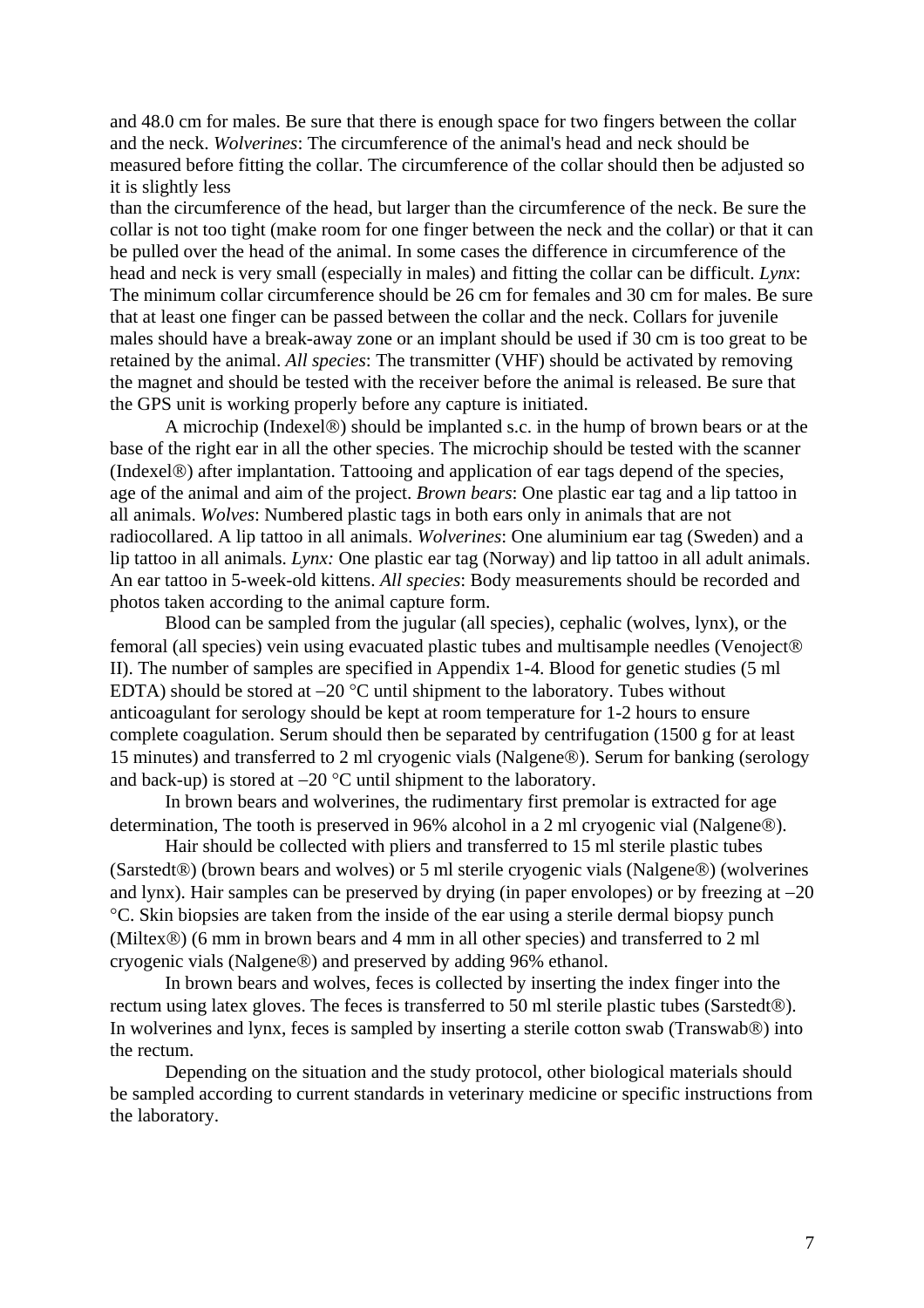#### **ANALGESIA AND ANAESTHESIA FOR SURGERY**

In brown bears, wolverines and lynx , surgical anaesthesia is induced by the recommended immobilizing drugs and doses. In wolves darted with 500 mg of tiletamine-zolazepam (Zoletil®), 0.05 mg/kg of medetomidine (Domitor®) i.m. is required to achieve surgical anaesthesia. Wolf pups (4-6 weeks old) are anaesthetized with 0.04 mg/kg of medetomidine (Domitor®) combined with 5 mg/kg of ketamine (Narketan 10®) i.m. The drugs can be given in the same syringe. [A separate protocol for gas anaesthesia of pups is available.] For post operative analgesia, 4 mg/kg of carprofen (Rimadyl®) is administered s.c. as soon as possible after immobilization is induced (all species)

#### **SURGICAL PROCEDURER FOR IMPLANTATION OF INTRAPERITONEAL RADIOTRANSMITTERS**

The animal is kept in dorsal recumbency. An appropriate area caudal to the umbilicus is clipped and swabbed with chlorhexidine in 60% ethyl alcohol (Klorhexidin®). To avoid excessive heat loss at low ambient temperatures (below −10 C), clipping should not be done. Instead an antiseptic cream (Brulidine®) is rubbed into the fur along the midline and the hair is parted to expose the skin. For access to the peritoneal cavity, a ventral midline incision is made using standard surgical procedures. The weight of the implant (Telonics®) should not exceed 2% of the body mass of the animal. The radiotransmitter should be tested with the receiver before implantation. Implants should be gas sterilized (ethylene oxide) or disinfected by soaking in 10 mg/ml benzalkonium chloride (non proprietary) for at least 24 hours. They should be prewarmed and, in the case of chemically disinfected implants, thoroughly rinsed with sterile saline before being placed aseptically into the peritoneal cavity. The incision is closed in two layers with absorbable sutures (Vicryl®), using a simple interrupted pattern for the *Linea alba* (US 1 in all all bears except yearlings, US 0 in juvenile and adult wolves, wolverines, lynx and yearling bears and US 2-0 in wolf pups, wolverine cubs and lynx kittens; use sutures with round needle) and a interrupted horizontal mattress pattern for the skin (US 0 in all bears except yearlings and US 2-0 in all other animals; use sutures with a cutting needle). The skin wound is covered with a spraydressing (OpSite®). Before surgery the animal is injected with a "long-acting" combination of procaine penicillin and benzathine penicillin at 100.000 IU/kg (100 mg/kg) i.m. (PENI-kél L.A. 15+15®) in order to reduce the risk of postoperative wound infections.

#### **REVERSAL OF IMMOBILIZATION**

For reversal of immobilization in animals that have received medetomidine-combinations, 5 mg of atipamezole (Antisedan®) i.m. or s.c. per mg of the total dose of medetomidine administered. Due to the long elimation time of tiletamine-zolazepam, atipamezole should not be given until 40-50 min after darting. In an emergency, atipamezole can be given at any time but recovery may then be rough with possible incoordination, excitation and convulsions. Such an animal can be calmed by administration of midazolam (Midazolam®) i.m. (suggested dose 0.1-0.2 mg/kg).

Immobilized animals can usually be left to recover at the site of capture. Possible side effects and dangers during and immediately after recovery include vomiting (wolves), hypothermia (especially in animals with small body mass relative to body surface or in case of extended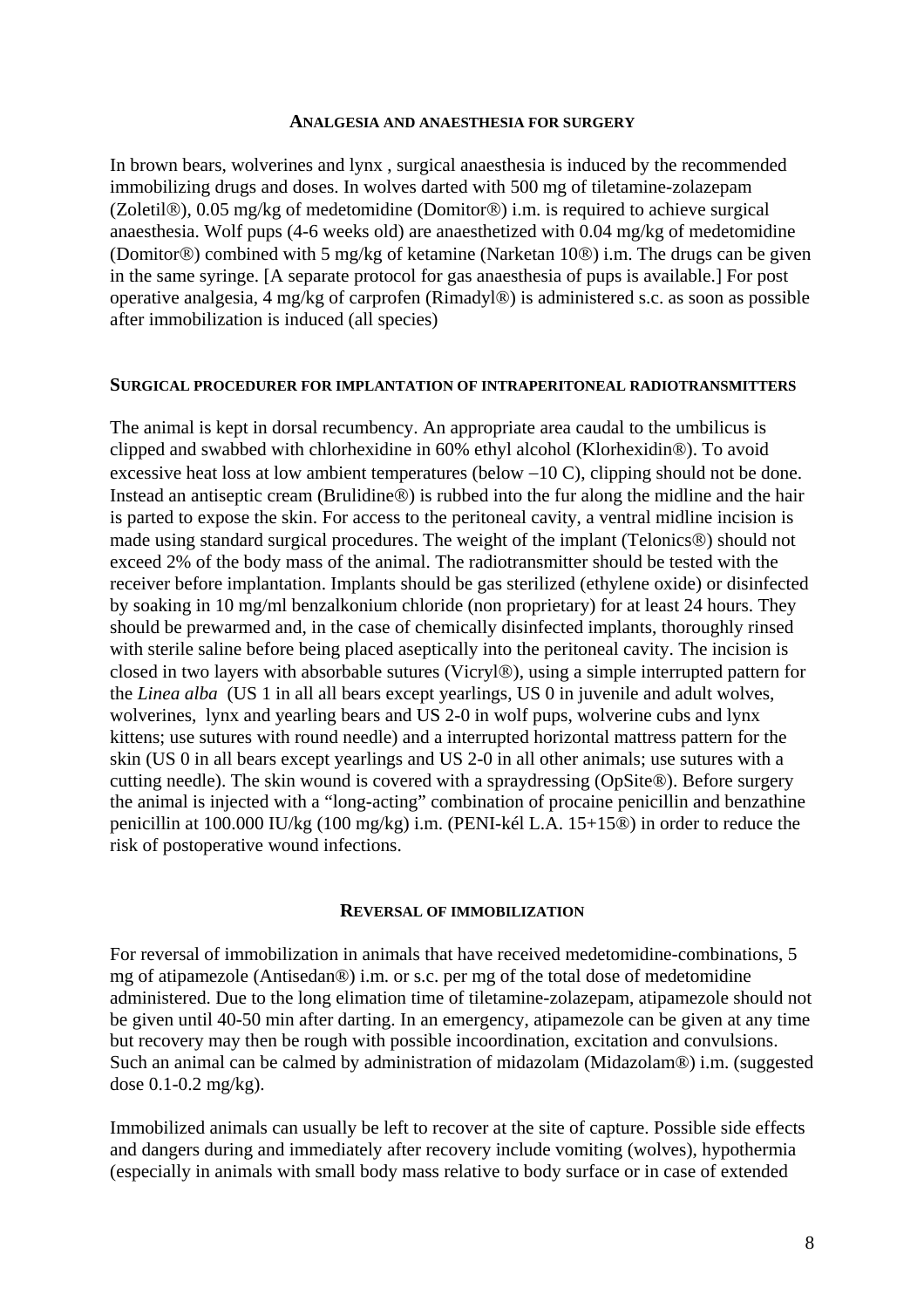procedures), hyperthermia (due to extensive chasing prior to capture, sun and/or high ambient temperatures), intraspecific strife (attack by pack members, males attacking other males, males trying to mount immobilized females in estrus, males attacking dependent young), open water, lack of fear, traffic, and poaching. All wolves should be observed by trained personel until full recovery is evident. This may take 4-6 hours in wolves immobilized with tiletaminezolazepam. It is highly recommended that all radio-instrumented animals are checked the day after capture.

#### **OTHER TREATMENT**

Captured animals with health-threatening diseases should be treated according to accepted standards in veterinary medicine. In animals with severe or terminal illness, euthanasia should be considered. Vaccination of free-ranging carnivores in Scandinavia is currently not recommended.

#### **NECROPSY PROCEDURES**

In case of a capture-related mortality, the carcass should be sent to a diagnostic laboratory for complete necropsy (Sweden: Statens Veterinärmedicinska Anstalt, Uppsala; Phone: + 46 18674000. Norway: Veterinærinstituttet, Trondheim; Phone: + 47 73580727). To ensure rapid cooling, skinning and evisceration should be considered. If transportation to the laboratory is not possible within 24-48 hours, the carcass should be frozen. As an alternative, a field necropsy can be carried out by a veterinarian after consultations with the laboratory.

#### **LEGAL ASPECTS**

All captures have to be approved by the appropriate animal etichal committee (Norway: Utvalg for forsøk med dyr; Sweden: Forsöksdjuretiska nämnden) and the wildlife management authority (Norway: Direktoratet for naturforvaltningen; Sweden: Naturvårdsverket). The use of motor vehicles may require special permits from local, regional and/or national authorities. Prior to starting capture activities, the police, animal welfare and wildlife authorities should be informed according to the permit. The use of radio-tememetry equipment reguires a permit (Norway: Post- og teletilsynet; Sweden: Post- och telestyrelsen).

 Immobilizing agents are prescription drugs and must be used by or on the the order of a licensed veterinarian (Norway: Statens legemiddelverk; Sweden: Läkemedelverket). Some of these drugs are also controlled substances, i.e. drugs that are capable of being abused, for which specific regulations apply. In Norway, non-veterinarians can legally use immobilizing agents if a valid veterinarian/client/patient relationship is established; i.e. the veterinarian should ensure that the animal in question is under his/her care. In Sweden a special permit is required for non-veterinarians (Jorbruksverket).

 Withdrawal times (brown bears): According to the current legislation in force in the European Union (EU), any substance to be used in food producing animals must be assessed by the European Medicines Evaluation Agency (EMEA) in order to establish Maximum Residue Limits (MRLs). After assessment, substances may be listed in one of four Annexes of Council Regulation (EEC) No 2377/90 of 26 June 1990: Annex I – substances for which a full MRL has been fixed; Annex II – substances for which an MRL is not required; Annex III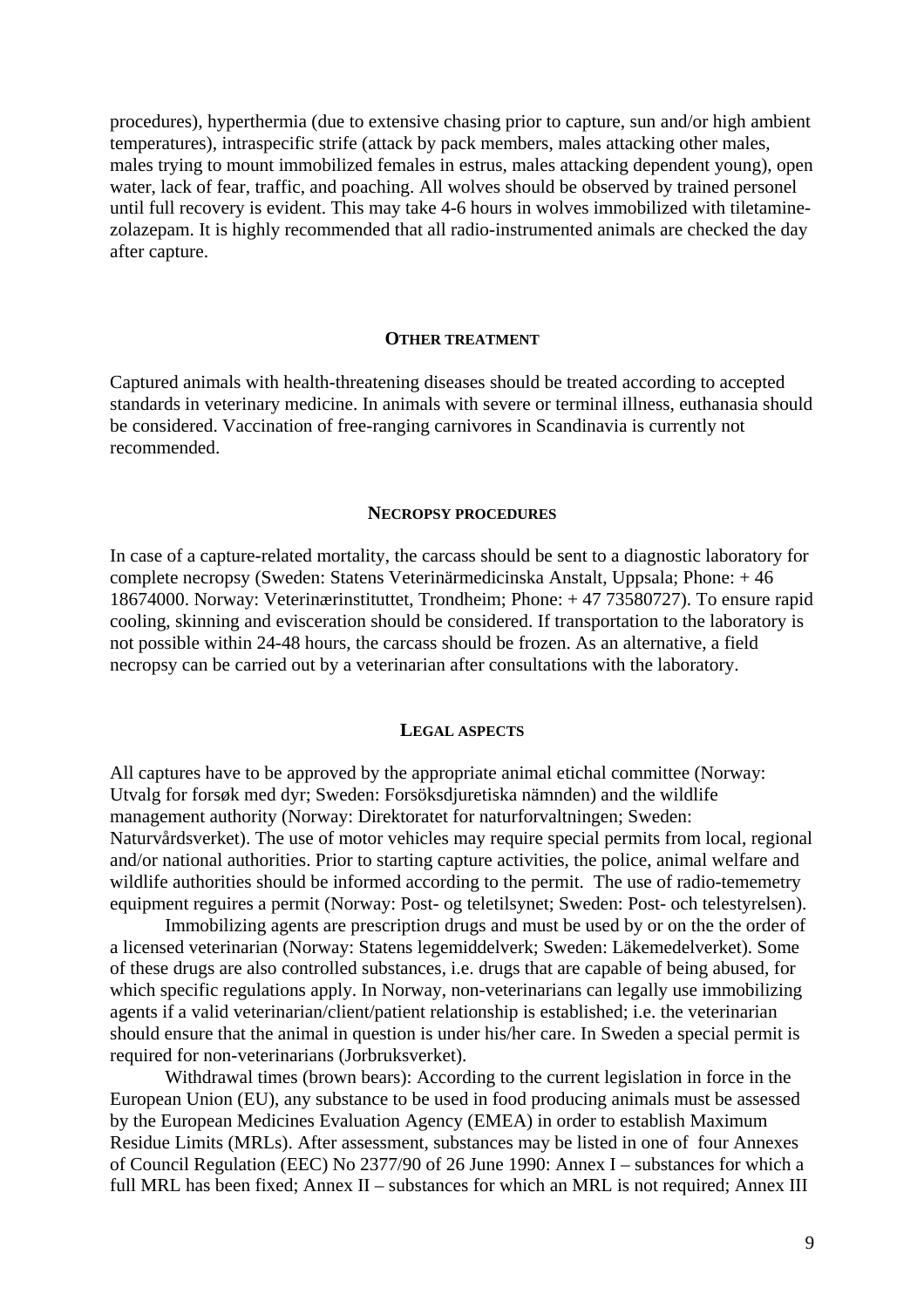– substances for which a provisional MRL has been fixed; Annex IV – substances for which no MRL can be fixed. If the animal is a "food producing animal" (i.e. an animal, domestic or wild, captive or free-living, whose flesh or products are intended for human consumption), the veterinarian or the person acting under his/her direction may *only* administer a substance listed in Annex I, II, or III. Substances in Annex IV or substances that do not have an Annex entry (I, II, or III) may *not* be used in food producing animals. As of June 2001, very few of the drugs currently used for wildlife immobilization are authorized for use in food producing animals in the EU. In the EU, a withdrawal period is set within the procedure of granting a marketing authorization, i.e. either by the national authority concerned (Norway: Mattilsynet; Sweden: Jordbruksverket) or, in case of a centrally authorized product, by the EMEA. However, for substances that do not have an Annex entry, no marketing authorization can be granted for use in food producing animals.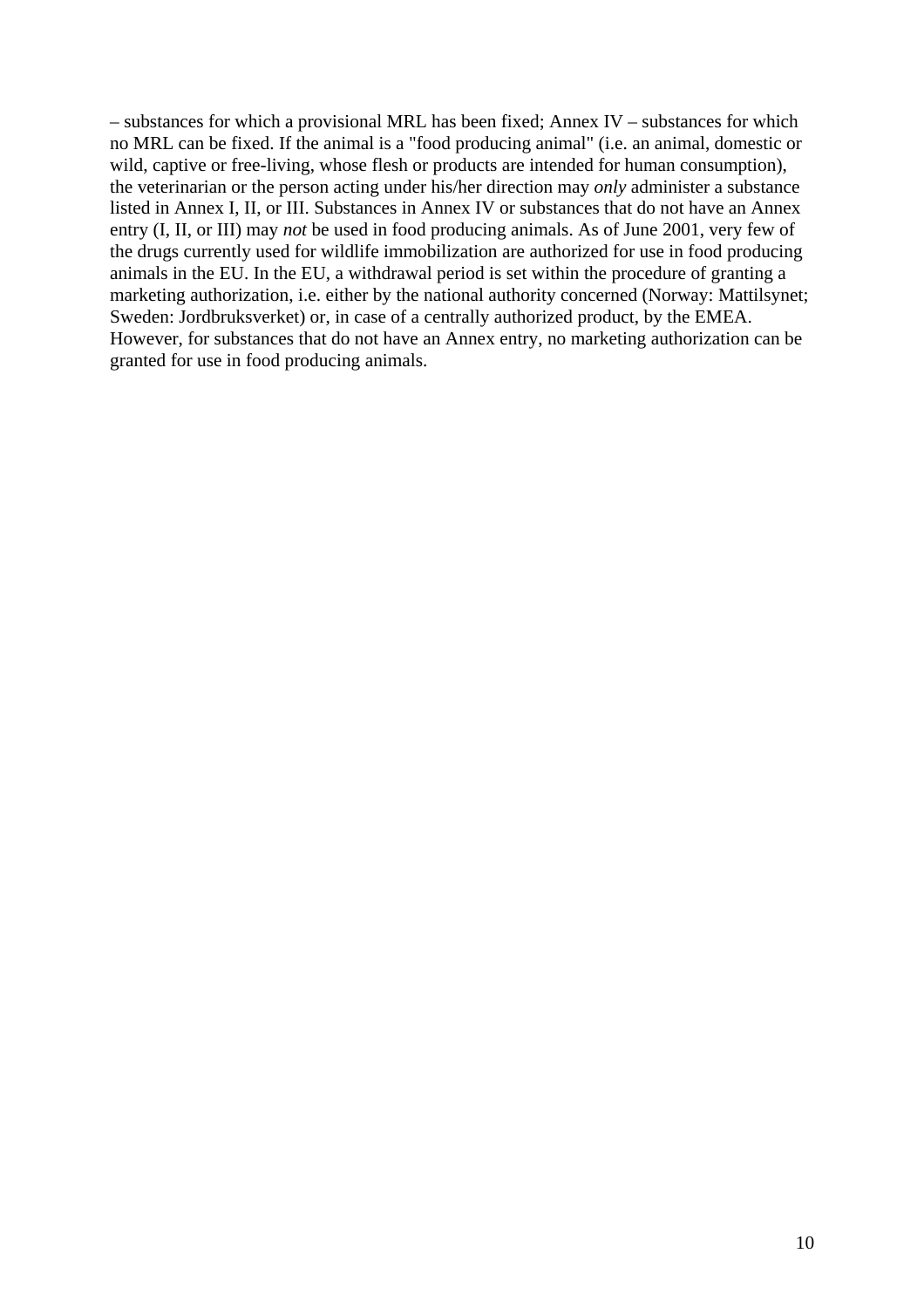### **RECOMMENDED DRUGS AND EQUIPMENT**

**Disclaimer:** The list does not indicate approval by any authorities or manufacturer for use on wildlife. Drugs and equipment mentioned in the text can be purchased from other manufacturers than those listed.

Anexate® 0.1 g/ml, F. Hoffmann-La Roche, Basel, Switzerland Antisedan® 5 mg/ml, Orion Pharma Animal Health, Turku, Finland Brulidine®, Aventis Pharma, Oslo, Norway Dan-Inject®, Børkop Denmark Domitor® 1 mg/ml and Zalopine® 10 mg/ml, Orion Pharma Animal Health, Turku, Finland Dopram®, Wyeth Lederle, Wyeth-Ayerst International Inc., Philadelphia, PA, USA Indexel®, Merial, Lyon, France Ivomec® 10 mg/ml, Merial SAS, Lyon, France Ketalar® 50 mg/ml, Warner Lambert, Morris Plains, New Jersey, USA Klorhexidin 5 mg/ml, Galderma Svenska AB, Bromma, Sweden Midazolam® 5 mg/ml, Alpharma AS, Oslo, Norway Miltex®, Miltex GmbH, Tuttlingen, Germany Nalgene®, Nalge Company, Rochester, NY, USA Narketan 10® 100 mg/ml, Chassot, Dublin, Ireland Nellcor® NP-20, Nellcor Inc., Pleasanton, CA, USA OpSite®, Smith & Nephew Medical Limited, Hull, England PENI-kél L.A. 15+15, Kela Laboratoria NV, Hoogstraten, Belgium Produkte für die Medizin AG, Köln, Germany Rimadyl® 50 mg/ml, Orion Pharma Animal Health, Turku, Finland Ringer®-acetat, Pharmacia & Upjohn, Oslo, Norway Sartsedt®, Sarstedt AS, Ski, Norway Telonics®, Telonics Inc., Meza, AZ, USA Transwab®, Medical Wire & Equipment Co. Ltd., Corsham, Wiltshire, UK VetSat®, Nellcor Inc., Pleasanton, CA, USA Venoject® II, Terumo Europe N.V., Leuven, Belgium Vicryl®, Ethicon, Norderstadt, Germany Viscotears®, CIBA Vision AG, Hetlingen, Switzerland Wolverine Bag®Jerven AS, Odda, Norway Zoletil® 500 mg/vial, Virbac, Carros, France Zalopine® 10 mg/ml, Orion Pharma Animal Health, Turku, Finland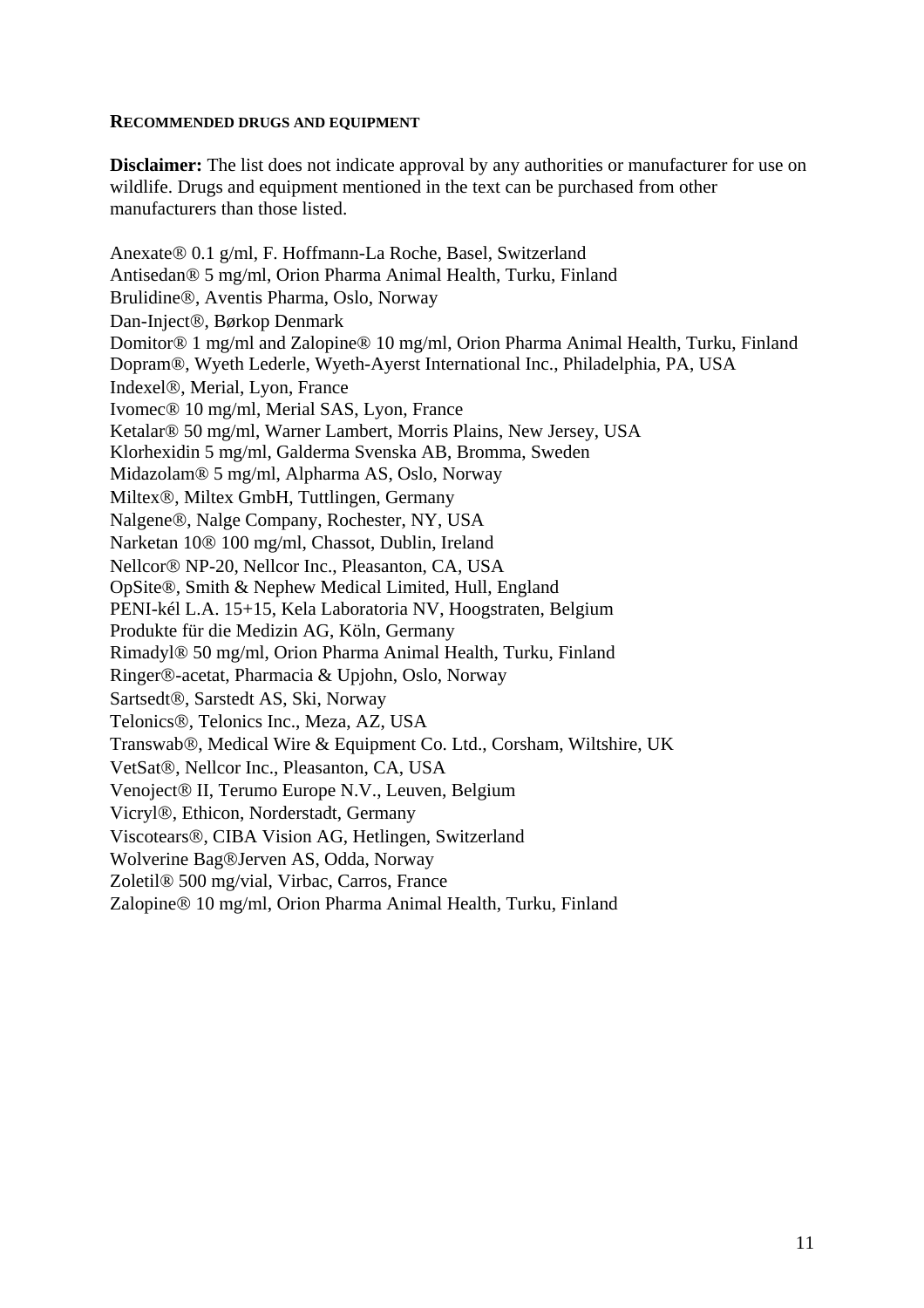#### **AUTHORITIES**

Direktoratet for naturforvaltning, Norge:<http://www.dirnat.no/> EMEA:<http://www.emea.eu.int/> Forsöksdjuretiska nämnden, Sverige:<http://www.djurskyddsmyndigheten.se/jahia/Jahia/pid/2> Läkemedelverket, Sverige:<http://www.mpa.se/index.shtml> Jordbruksverket, Sverige:<http://www.sjv.se/> Mattilsynet, Norge:<http://www.mattilsynet.no/> Naturvårdsverket, Sverige:<http://www.naturvardsverket.se/> Post- og teletilsynet, Norway:<http://www.npt.no/> Statens legemiddelverk, Norge: <http://www.legemiddelverket.no/> Statens Veterinärmedicinska Anstalt, Sverige: <http://www.sva.se/> Utvalg for forsøk med dyr, Norge - <http://www.fdu.no/fdu/om/> Veterinærinstituttet, Norge: <http://www.vetinst.no/>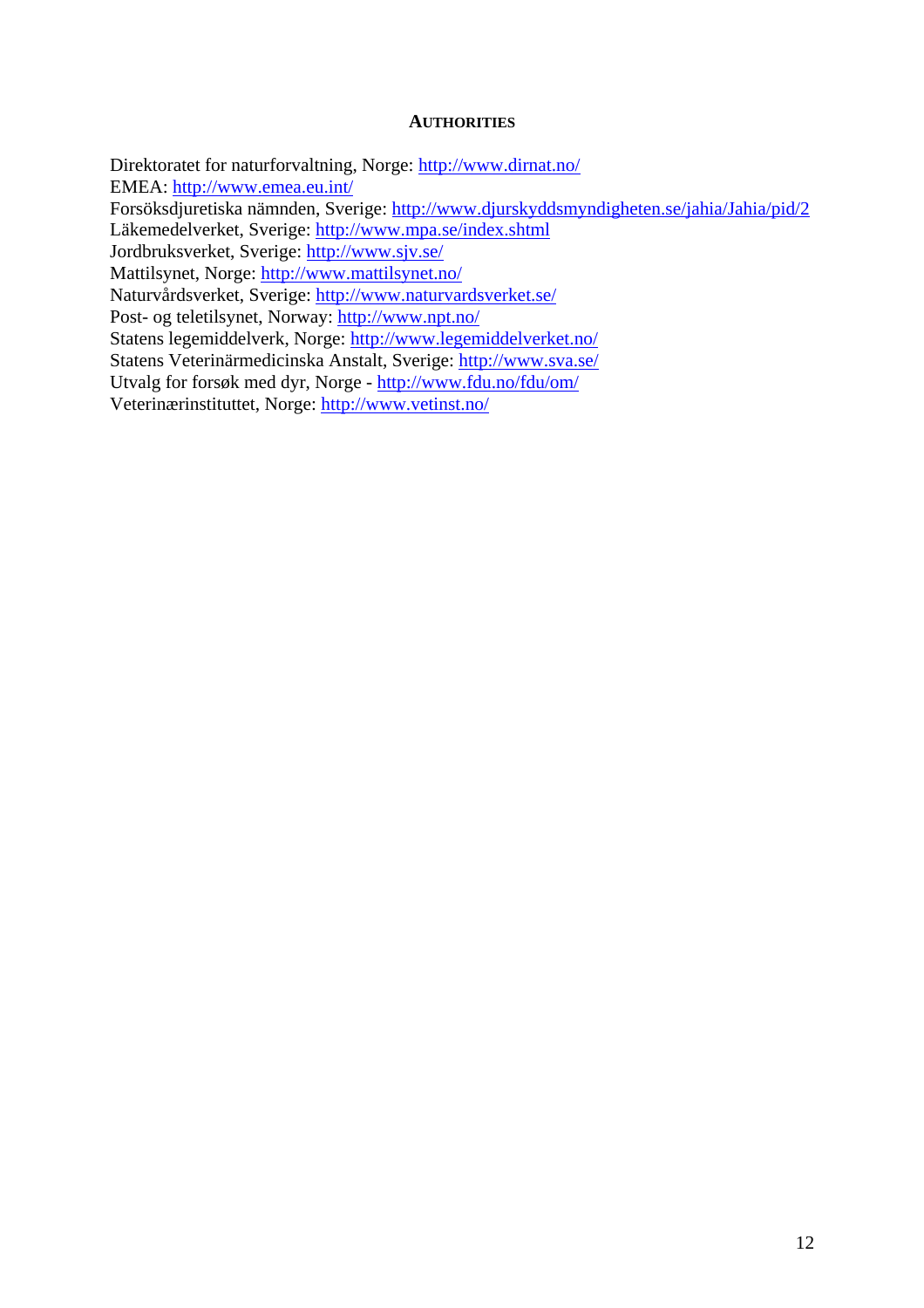#### **BIBLIOGRAPHY**

#### **General literature**

2000 Report of the AVMA Panel on Euthanasia. J Am Vet Med Assoc. 2001; 218: 669-696.

- Adams HR, editor. Veterinary Pharmacology and Therapeutics. 8th ed. Ames: Iowa State University Press, 2001.
- Arnemo JM. Eutanasi av husdyr ved skyting. Norsk Veterinærtidsskrift 2005; 117: 457-463.
- Bishop Y, editor. The Veterinary Formulary. 5th ed. London, UK: Pharmaceutical Press, 2001.
- Bistner SI, Ford RB, Raffe MR, editors. Kirk and Bistner's Handbook of Veterinary Procedures and Emergency Treatment. 7th ed. Philadelphia, Pennsylvania, USA: W. B. Saunders Company, 2000.
- Caulkett NA, Arnemo JM. Chemical immobilization of free-ranging terrestrial mammals. In: Tranquilli WJ, Thurmon JC, Grimm K, editors. Veterinary anesthesia and analgesia. 4th ed. Blackwell Publishing: 2006. In press.
- Fossum TW, editor. Small Animal Surgery. 2nd Ed. St. Louis, Missouri, USA: Mosby, 2002.
- Hall LW, Clarke KW, Trim CM. Veterinary Anaesthesia. 10th ed. London: Baillère Tindall, 2001.
- Jessup DA, Clark R, Weaver RA, Kock MD. The safety and cost-effectiveness of net-gun capture of desert bighorn sheep (*Ovis cabadensis nelsoni*). Journal of Zoo Animal Medicine 1988; 19: 208-213.
- Kreeger TJ, Arnemo JM, Raath JP. Handbook of Wildlife Chemical Immobilization. International Edition. Ft. Collins, Colorado, USA: Wildlife Pharmaceuticals Inc., 2002.
- Nielsen L. Chemical Immobilization of Wild and Exotic Animals. Ames, Iowa, USA: Iowa State University Press, 1999.
- Plumb DC. Veterinary Drug Handbook. 4th ed. Ames, Iowa, USA: Iowa State University Press, 2002.
- Plunkett SJ. Emergency Procedures for the Small Animal Veterinarian. 2nd ed. London; UK: W. B. Saunders, 2001.
- Thurmon JC, Tranquilli WJ, Benson GJ, editors. Lumb & Jones' Veterinary Anesthesia. 3rd ed. Baltimore: Williams & Wilkins, 1996.

#### **Literature on brown bears, wolves, wolverines and lynx**

- Arnemo JM, Ahlqvist P, Andersen R, Bertsen F, Ericsson G, Odden J, Brunberg S, Segerström P, Swenson JE. 2003. Risk of capture-relatred mortality in large free-ranging mammals: experiences from Scandinavia. Wildlife Biology 2006. In press.
- Arnemo JM, Ahlqvist P, Liberg O, Sand H, Segerström P, Wabakken P. A new drug combination for reversible immobilization of free-ranging gray wolves [abstract/poster]. Proceedings, World Wolf Congress; 25-28 September 2003; Banff, Canada; 64.
- Arnemo JM, Dypsund P, Berntsen J, Schulze J, Wedul SJ, Ranheim B, Lundstein L. Use of intraperitoneal radiotransmitters in large carnivores [in Norwegian with English abstract]. Norsk Veterinærtidsskrift 1998; 110: 799-803.
- Arnemo JM, Dypsund P, Berntsen F, Schulze J, Wedul SJ, Ranheim B, Lundstein LG. Implantation of intraperitoneale radiotransmitters in brown bears (*Ursus arctos*), wolverines (*Gulo gulo*) and lynx (*Lynx lynx*): anesthetic and surgical procedures for field use [abstract]. Proceedings of the 47th Annual Conference of the Wildlife Disease Association; 10.-13. August 1998; Madison (WI), USA: 115.
- Arnemo JM, Fahlman Å, Persson J, Segerström P. Anaesthetic and surgical protocols for implantation of intraperitoneal radiotransmitters in free-ranging wolverines (*Gulo gulo*) [oral presentation]. 1st International Symposium on Wolverine Research and Management; Jokkmokk, Sweden; 13-15 June 2005.
- Arnemo JM, Linnell JDC, Wedul SJ, Ranheim B, Odden J, Andersen R. Use of intraperitoneal radiotransmitteres in lynx kittens (*Lynx lynx*): anaesthesia, surgery and behaviour. Wildlife Biology 1999: 5: 245-250.
- Cattet MRL, Christison K, Caulakett NA, Stenhous GB. Physiologic responses of grizzly bears to different methods of capture. Journal of Wildlife Diseases 2003; 39: 649-654.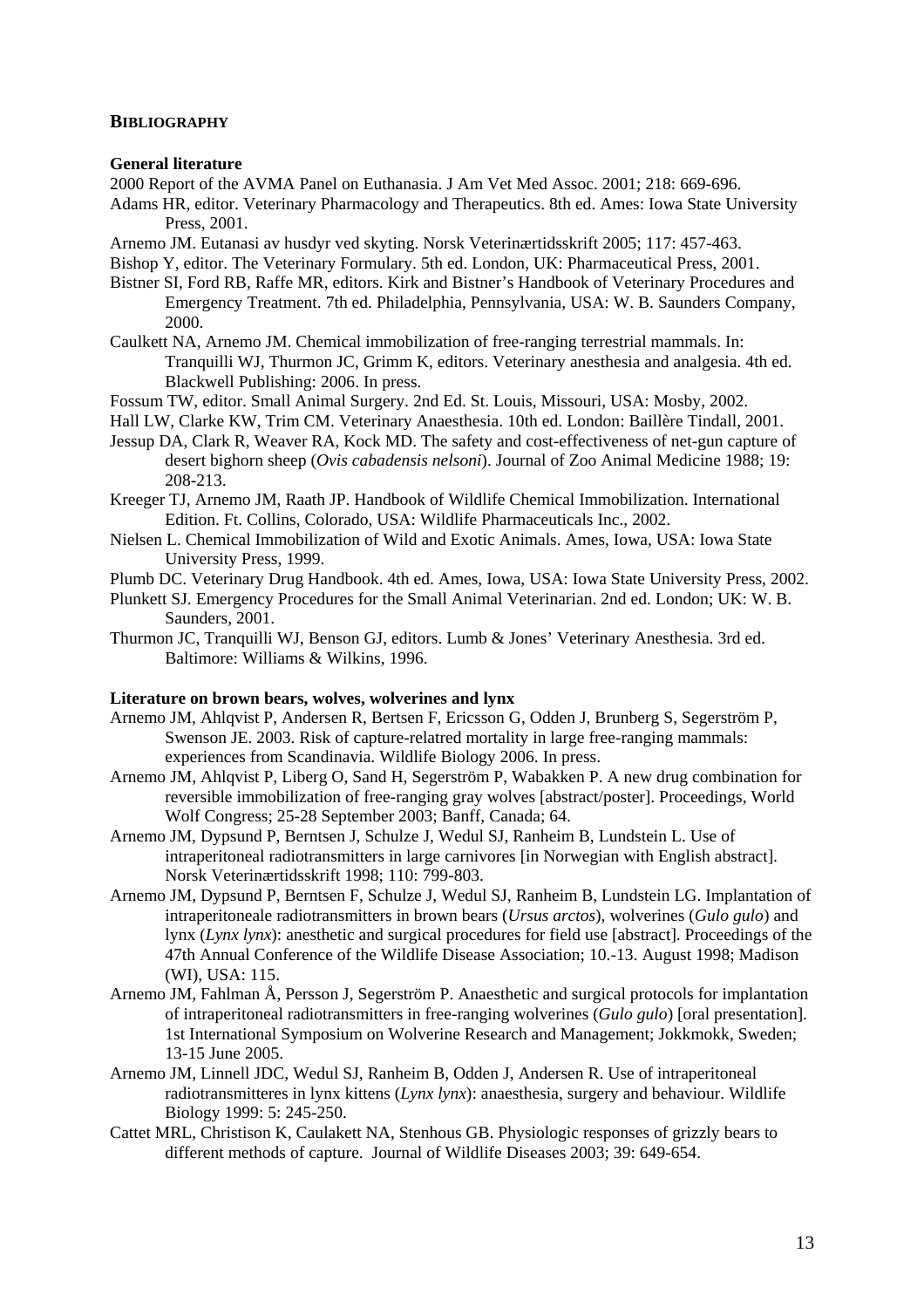- Cattet MRL, Caulkett NA, Stenhouse GB. Anesthesia of grizzly bears using xylazine-zolazepamtiletamine or zolazepam-tiletamine. Ursus 2003; 14: 88-93.
- Fahlman Å. Anaesthesia of wild carnivores and primates. Licentiate thesis. Uppsala, Sweden: Swedish University of Agricultural Sciences, 2005.
- Fahlman Å, Arnemo JM, Persson J, Segerström P, Nyman G. Physiological parameters during anaesthesia of free-ranging wolverines (*Gulo gulo*) in Sweden [oral presentation]. 1st International Symposium on Wolverine Research and Management; Jokkmokk, Sweden; 13- 15 June 2005.
- Fernandez-Moran J. Mustelidae. In: Fowler ME, Miller RE, eds. Zoo and Wild Animal Medicine. 5th ed. St. Louis, Missouri, USA: Saunders, 2003; 501-516.
- Kennedy-Stoskopf S. Canidae. In: Fowler ME, Miller RE, eds. Zoo and Wild Animal Medicine. 5th ed. St. Louis, Missouri, USA: Saunders, 2003: 482-491.
- Kreeger TJ. The internal wolf: physiology, pathology, and pharmacology. In: Mech LD, Boitani L, editors. Wolves. Behavior, Ecology, and Conservation. Chicago: The University of Chicago Press, 2003: 192-217.
- Madslien K. Use of intraperotoneal radiotransmitters in yearling female bown bears. Anaesthetic and surgical procedures. Student report. Oslo, Norway: Norwegian School of Veterinary Science, 2004.
- Madslien K, Arnemo JM, Swenson JE. Use of intraperitoneal radiotransmitters in yearling female brown bears. Anaesthetic and surgical procedures [poster]. 16th International Conference on Bear Research and Management; 27 September - 1 October 2005; Riva del Garda, Trentino, Italy.
- Ranheim B, Andersen R, Persson J, Segerström P, Arnemo JM. Anesthesia of free-ranging Scandinavian wolverines (*Gulo gulo*) [abstract]. Proceedings, 8th World Congress of Veterinary Anesthesia; 16-20 September 2003; Knoxville, TN, USA; 147.
- Wack RF. Felidae. In: Fowler ME, Miller RE, eds. Zoo and Wild Animal Medicine. 5th ed. St. Louis, Missouri, USA: Saunders, 2003; 491-501.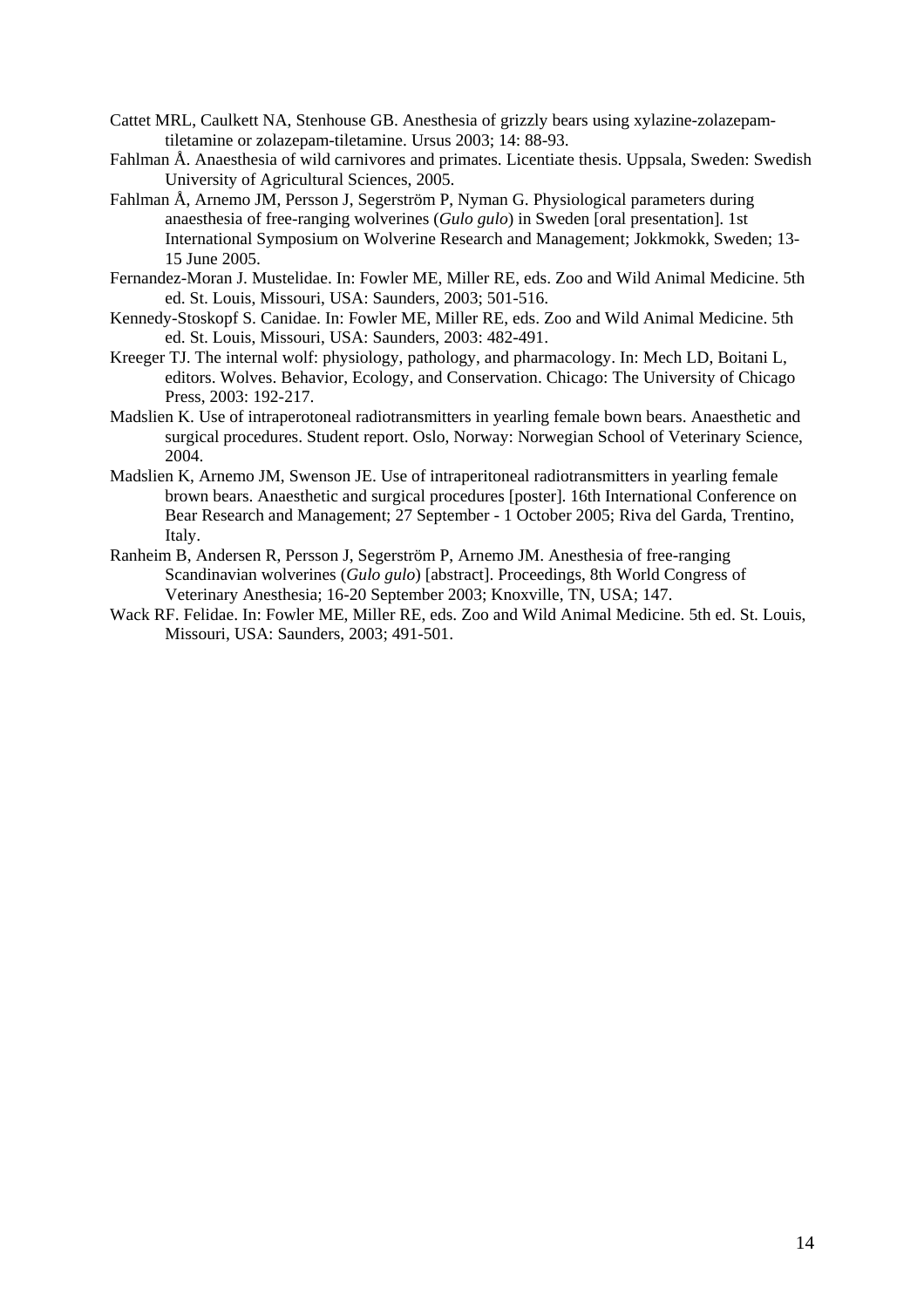## **APPENDIX 1 – BROWN BEAR**

| <b>SAMPLE</b> | NUMBER/VOLUME   | <b>RECIPIENT</b>    |
|---------------|-----------------|---------------------|
| <b>Tissue</b> | $\overline{2}$  | SVA/Björnprojektet  |
| <b>Tissue</b> | $\overline{2}$  | <b>DN/NINA</b>      |
| Hair          | 1               | SVA/Björnprojektet  |
| Hair          |                 | <b>DN/NINA</b>      |
| Feces         | 1               | NVH v/Jon M. Arnemo |
| Serum         | $2 \text{ ml}$  | SVA/Björnprojektet  |
| Serum         | $3 \times 2$ ml | NVH v/Jon M. Arnemo |
|               |                 |                     |
|               |                 |                     |
|               |                 |                     |
|               |                 |                     |
|               |                 |                     |
|               |                 |                     |
|               |                 |                     |
|               |                 |                     |
|               |                 |                     |
|               |                 |                     |

## **NORWAY AND SWEDEN (THE SCANDINAVIAN BROWN BEAR PROJECT\*)**

\* Contacts:

- Sven Brunberg:  $+ 46702737202$ ; [noppi@algonet.se](mailto:noppi@algonet.se)
- Peter Segerström: +46 702581120; [peter@solbritt.se](mailto:peter@solbritt.se)
- Arne Söderberg: + 46 702222766; [arne.soderberg@sva.se](mailto:arne.soderberg@sva.se)
- Jon M. Arnemo:  $+4799585019$ ;  $\overline{\text{marnemo}\textcircled{}}$  online.no
- Jon E. Swenson:  $+4790744468: \frac{\cdot}{100}$ .swenson@umb.no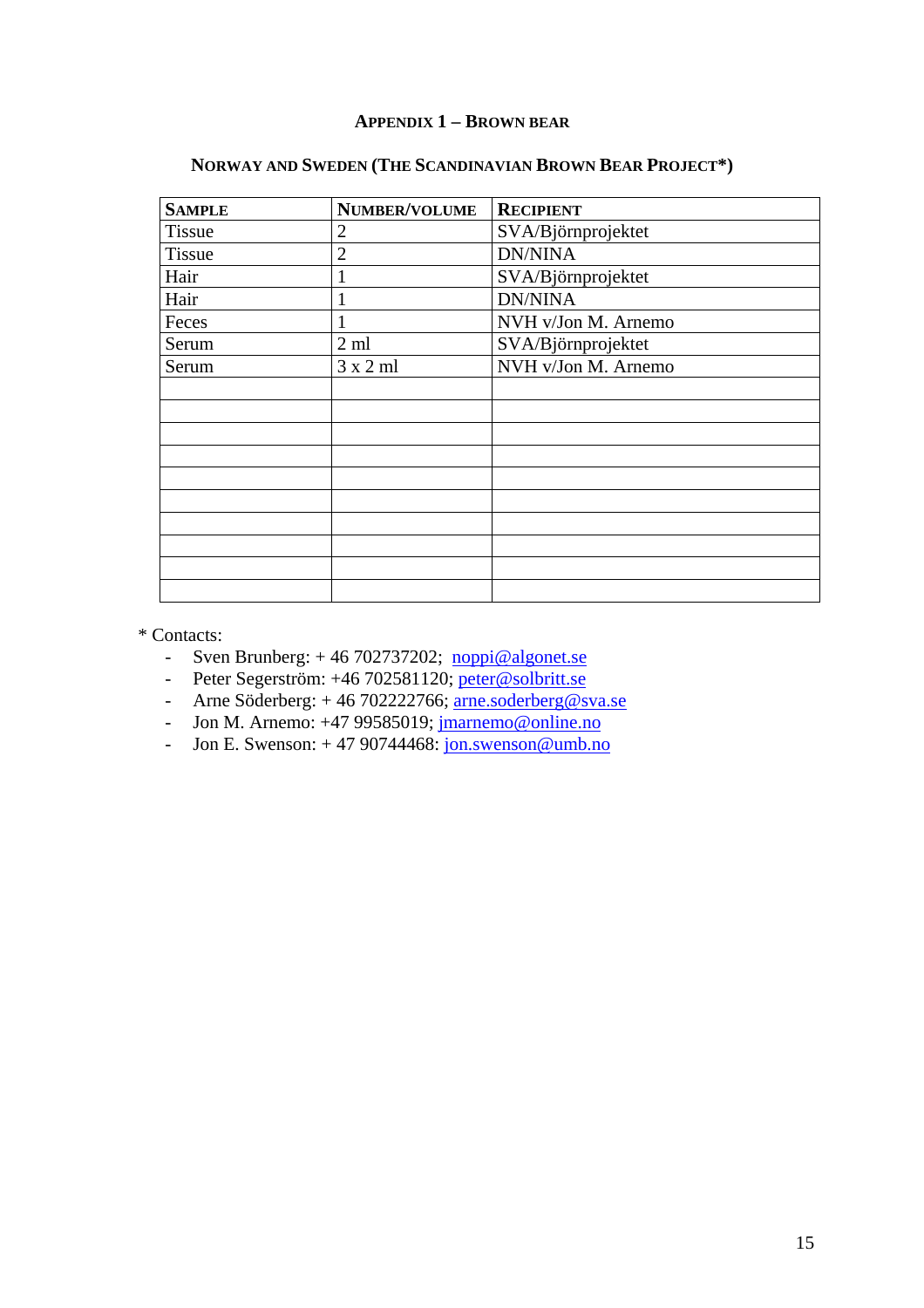## **APPENDIX 2 – GRAY WOLF**

| <b>SAMPLE</b>     | <b>NUMBER/VOLUME</b> | <b>RECIPIENT</b>    |
|-------------------|----------------------|---------------------|
| <b>Tissue</b>     | 2                    | <b>DN/NINA</b>      |
| Tissue            | $\overline{2}$       | Skandulv/Grimsö     |
| Hair              | $\overline{2}$       | <b>DN/NINA</b>      |
| Hair              | $\overline{2}$       | Skandulv/Grimsö     |
| Feces             |                      | NVH v/Jon M. Arnemo |
| <b>EDTA</b> blood | 2 x 5 m1             | <b>DN/NINA</b>      |
| <b>EDTA</b> blood | $2 \times 5$ ml      | Skandulv/Grimsö     |
| Serum             | $8 \times 2$ ml      | NVH v/Jon M. Arnemo |
|                   |                      |                     |
|                   |                      |                     |
|                   |                      |                     |
|                   |                      |                     |
|                   |                      |                     |
|                   |                      |                     |
|                   |                      |                     |
|                   |                      |                     |
|                   |                      |                     |
|                   |                      |                     |

## **NORWAY AND SWEDEN (THE SCANDINAVIAN WOLF PROJECT)**

\* Contacts:

- Per Ahlqvist: +46 702594445; [per.ahlqvist@nvb.slu.se](mailto:per.ahlqvist@nvb.slu.se)
- Jon M. Arnemo: +47 99585019; *jmarnemo@online.no*
- Olof Liberg: +46 703949519; [olof.liberg@nvb.slu.se](mailto:olof.liberg@nvb.slu.se)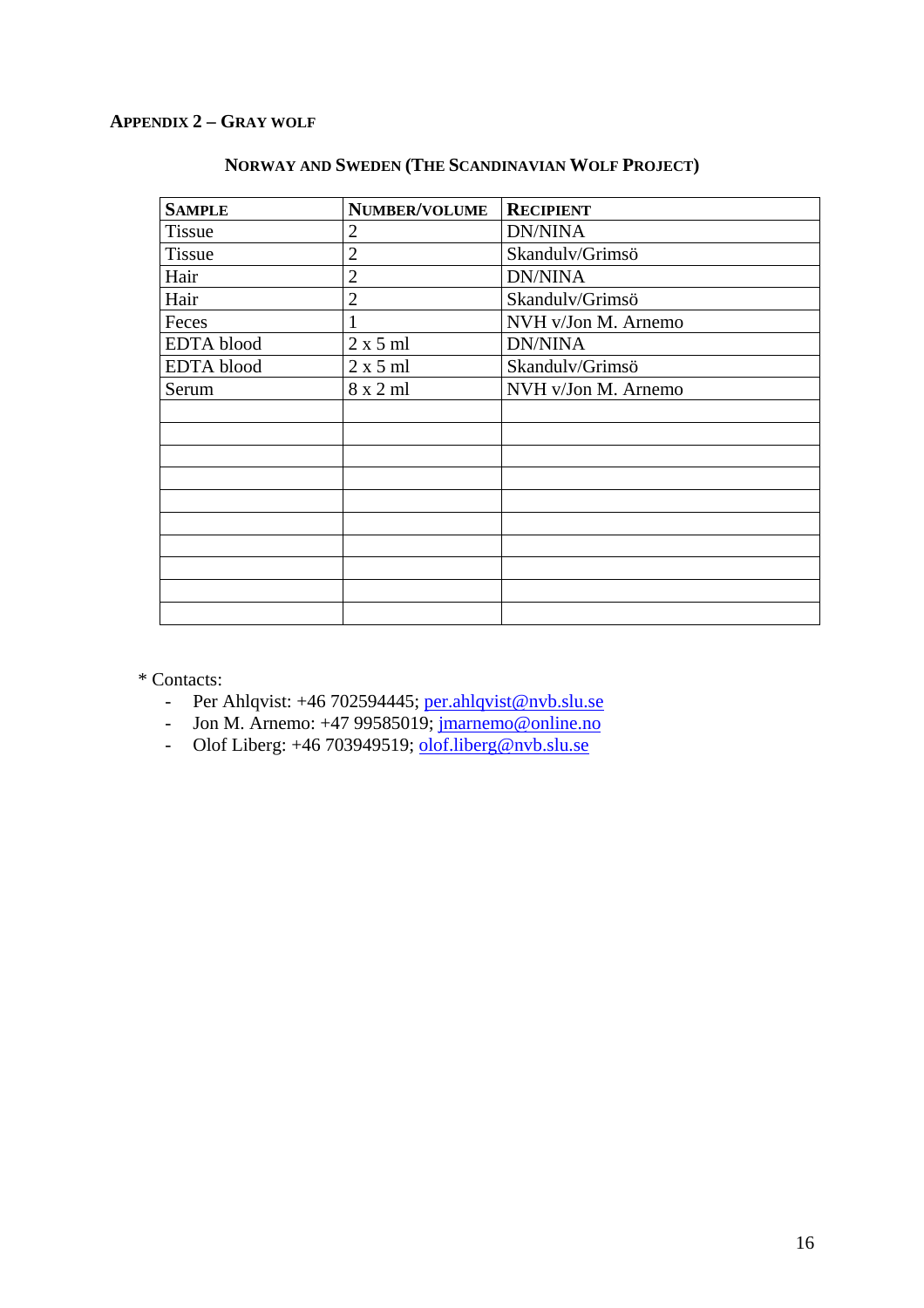## **APPENDIX 3 – WOLVERINE**

| <b>SAMPLE</b> | NUMBER/VOLUME   | <b>RECIPIENT</b>    |
|---------------|-----------------|---------------------|
|               |                 |                     |
| <b>Norway</b> |                 |                     |
| <b>Tissue</b> | $\overline{2}$  | <b>DN/NINA</b>      |
| Hair          | $\overline{2}$  | <b>DN/NINA</b>      |
| Feces         |                 | NVH v/Jon M. Arnemo |
| Serum         | 2 x 2 ml adults | NVH v/Jon M. Arnemo |
|               | 1 x 2 ml cubs   |                     |
|               |                 |                     |
| <b>Sweden</b> |                 |                     |
| <b>Tissue</b> | $\overline{2}$  | Järvprojektet       |
| Hair          |                 | Järvprojektet       |
| Feces         |                 | NVH v/Jon M. Arnemo |
| Serum         | 2 x 2 ml adults | NVH v/Jon M. Arnemo |
|               | 1 x 2 ml cubs   |                     |
|               |                 |                     |
|               |                 |                     |
|               |                 |                     |
|               |                 |                     |
|               |                 |                     |

\* Contacts, Norway:

- Roy Andersen: +47 92403331; [roy.andersen@nina.no](mailto:roy.andersen@nina.no)
- Jon M. Arnemo: +47 99585019; [jmarnemo@online.no](mailto:jmarnemo@online.no)
- Arild Landa: +47 93087930: [arild.landa@nina.no](mailto:arild.landa@nina.no)

\* Contacts, Sweden:

- Peter Segerström: +46 702581120; [peter@solbritt.se](mailto:peter@solbritt.se)
- Jens Persson: +46 706353605; [jens.persson@nvb.slu.se](mailto:jens.persson@nvb.slu.se)